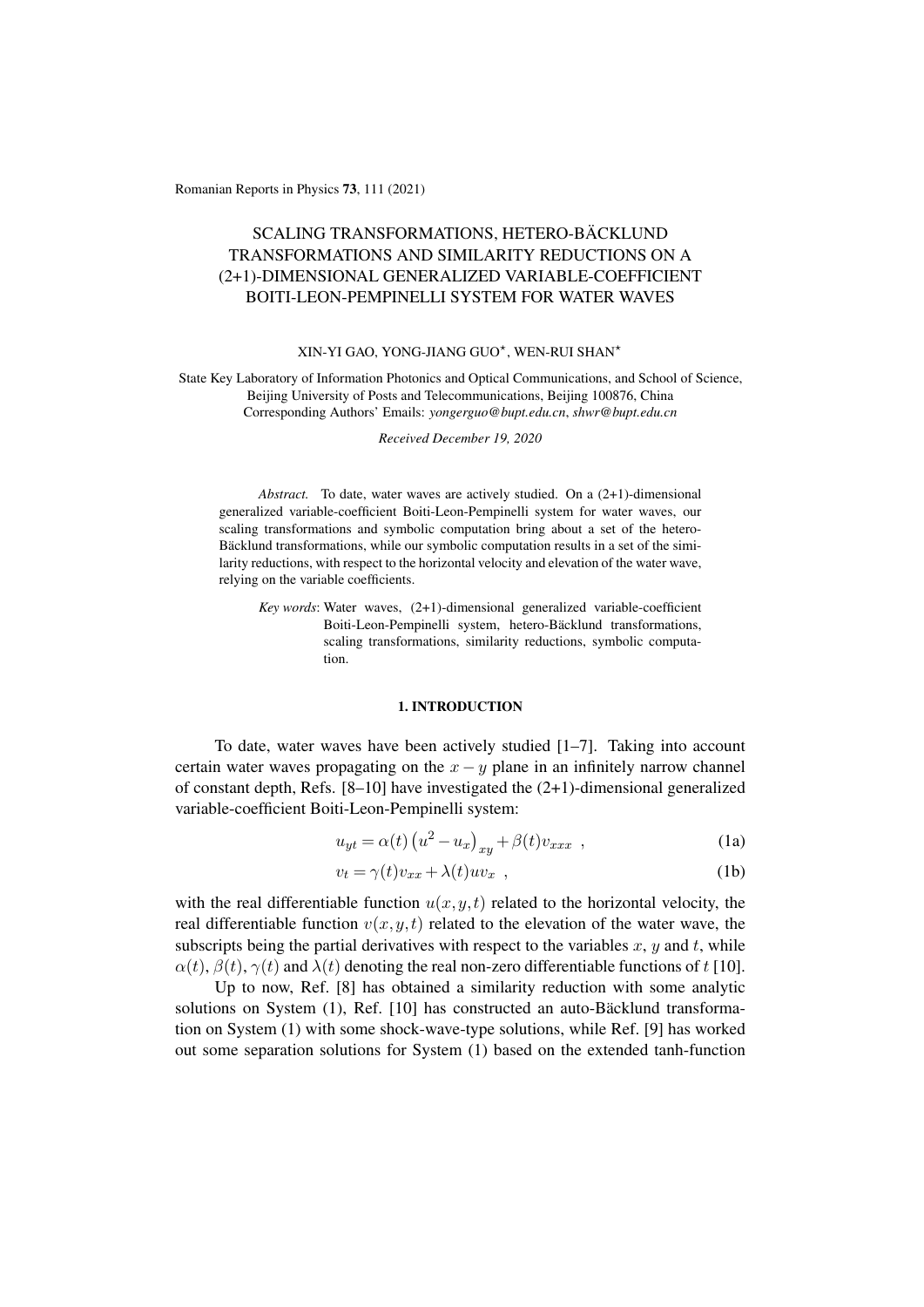### method.

More recent investigations have been seen on other nonlinear partial differential equations and their applications in diverse physical contexts, including, e.g, the studies of water waves and rogue (freak) waves in water systems and in other physical settings [11–22].

To our knowledge, scaling transformation and hetero-Bäcklund transformation on System  $(1)$  have not been obtained. It is noted that a hetero-Bäcklund transformation is also named the non-auto-Bäcklund transformation, as the relation between the solutions of different partial differential equations [23–25]. Making use of symbolic computation [26], we plan to find out such transformations. In addition, employing symbolic computation, we aim to design a set of the similarity reductions on System (1), which are different from that in Ref. [8].

# 2. SCALING TRANSFORMATIONS AND HETERO-BÄCKLUND TRANSFORMATIONS ON SYSTEM (1)

Brief review of the known knowledge:

*• Soon to be used are the three-dimensional Bell polynomials [27–29], i.e.,*

$$
Y_{mx,ry,nt}(w)
$$
  
\n
$$
\equiv Y_{m,r,n}(w_{1,1,1},\cdots,w_{1,1,n},\cdots,w_{1,r,1},\cdots,w_{1,r,m},\cdots,w_{m,r,1},\cdots,w_{m,r,n})
$$
  
\n
$$
= e^{-w} \partial_x^m \partial_y^r \partial_t^n e^w ,
$$
\n(2)

*with*  $w(x, y, t)$  *denoting a real non-zero*  $C^{\infty}$  *function of x, y and t,*  $w_{k, s, l} =$  $\partial_x^k \partial_y^s \partial_t^l w$ ,  $k = 0, \dots, m$ ,  $s = 0, \dots, r$ ,  $l = 0, \dots, n$ , while m, r and n meaning *the nonnegative integers.*

Similar to those in Refs. [30, 31], on System (1), we construct the following scaling transformations:

$$
x \to \rho^1 x , \qquad y \to \rho^{\sigma} y , \qquad t \to \rho^2 t ,
$$
  
\n
$$
\alpha(t) \to \rho^2 \alpha(t) , \qquad \beta(t) \to \rho^2 \beta(t) , \qquad \gamma(t) \to \rho^2 \gamma(t) ,
$$
  
\n
$$
\lambda(t) \to \rho^2 \lambda(t) , \qquad u \to \rho^{-1} u , \qquad v \to \rho^{-\sigma} v ,
$$
\n(3)

and assume that

$$
u(x, y, t) = \xi_1(t)w_x(x, y, t) + \xi_2(t) ,
$$
  
\n
$$
v(x, y, t) = \xi_3(t)w_y(x, y, t) + \xi_4(t) ,
$$
 (4)

in which  $\xi_1(t) \neq 0$ ,  $\xi_2(t)$ ,  $\xi_3(t) \neq 0$  and  $\xi_4(t)$  mean the real differentiable functions with respect to *t*,  $\rho$  represents a positive constant and  $\sigma$  denotes an integer.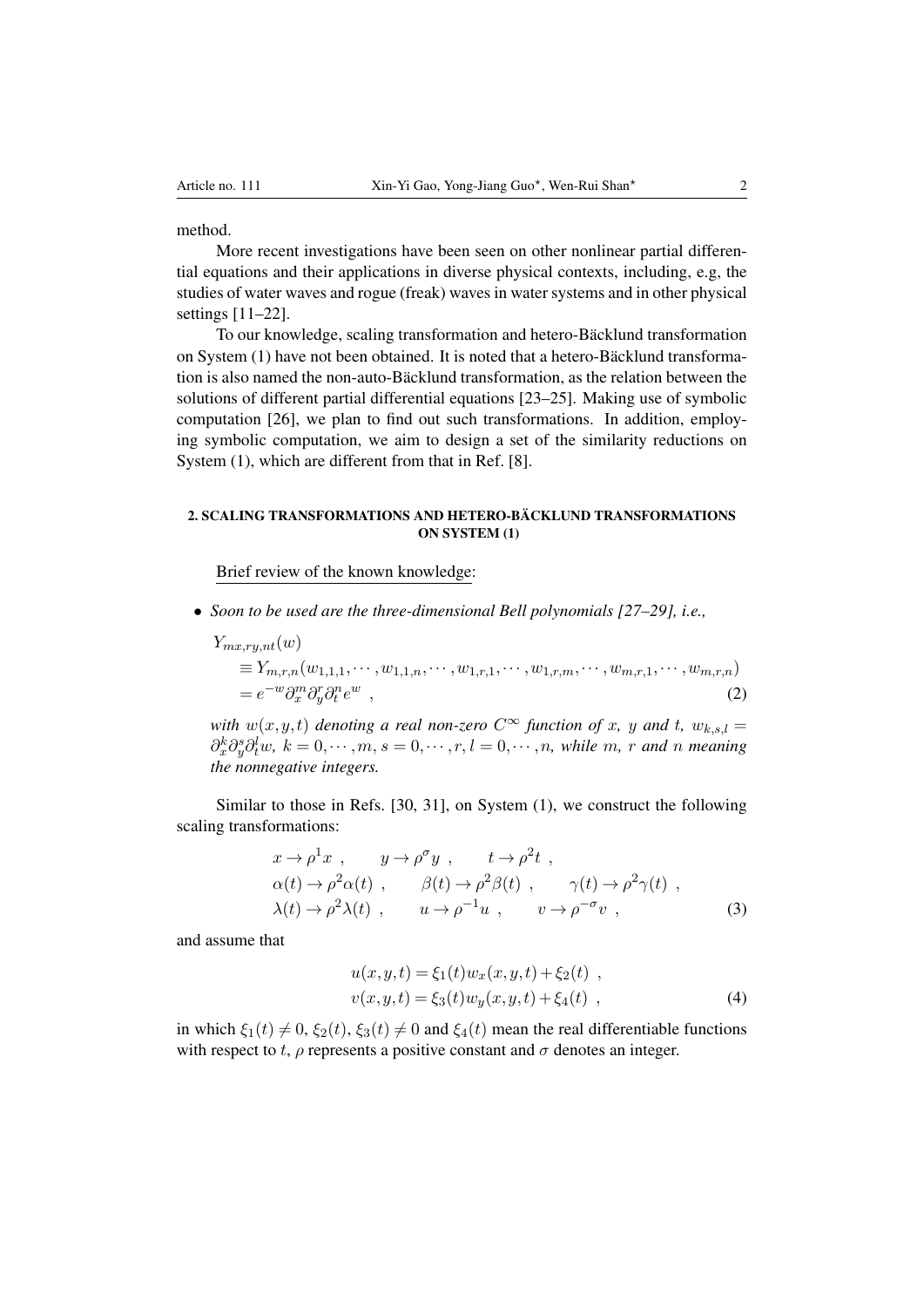With the three-dimensional Bell polynomials and symbolic computation, in the case of

$$
\xi_4(t) = \xi_4
$$
 only,  $\xi_3(t) = \xi_3$  only,  $\gamma(t) = \frac{1}{2}\lambda(t)\xi_1(t)$ , (5)

integration of Eqn. (1b) once with respect to *y* with the integration function vanishing brings about a three-dimensional-Bell-polynomial expression, i.e.,

$$
Y_t(w) - \frac{1}{2}\lambda(t)\xi_1(t)Y_{2x}(w) - \lambda(t)\xi_2(t)Y_x(w) = 0.
$$
 (6)

Further, assuming that

$$
w(x, y, t) = \ln h(x, y, t) \tag{7}
$$

we are able to convert Eqn. (6) into a linear equation, i.e.,

$$
h_t - \frac{1}{2}\lambda(t)\xi_1(t)h_{xx} - \lambda(t)\xi_2(t)h_x = 0 \t , \t\t(8)
$$

with  $h(x, y, t)$  denoting a real non-zero differentiable function. Similarly, if

$$
\xi_1(t) = \xi_1
$$
 only ,  $\alpha(t)\xi_1^2 = \beta(t)\xi_3 - \alpha(t)\xi_1$ , (9)

integrating Eqn. (1a) once with respect to both  $x$  and  $y$ , respectively, with the integration functions vanishing, results in

$$
Y_t(w) - \alpha(t)\xi_1 Y_{2x}(w) - 2\alpha(t)\xi_2(t)Y_x(w) = 0 , \qquad (10)
$$

which comes to be the same as Eqn. (6), under the constraint

$$
\lambda(t) = 2\alpha(t) \tag{11}
$$

Thinking over all the aforementioned, employing the variable-coefficient constraints

$$
\beta(t) = \mu_1 \alpha(t) , \qquad \gamma(t) = \mu_2 \alpha(t) \qquad \text{and} \qquad \lambda(t) = 2\alpha(t) , \qquad (12)
$$

as well as supposing that  $\mu_1$  and  $\mu_2$  represent the real non-zero constants, with the choices of

$$
\xi_1(t) = \xi_1 = \mu_2
$$
,  $\xi_3(t) = \xi_3 = \frac{\mu_2^2 + \mu_2}{\mu_1}$  and  $\xi_4(t) = \xi_4$ , (13)

we obtain the following set of the hetero-Bäcklund transformations:

$$
u(x,y,t) = \mu_2 \frac{h_x(x,y,t)}{h(x,y,t)} + \xi_2(t) ,
$$
\n(14a)

$$
v(x,y,t) = \frac{\mu_2^2 + \mu_2}{\mu_1} \frac{h_y(x,y,t)}{h(x,y,t)} + \xi_4 \tag{14b}
$$

$$
h_t - \mu_2 \alpha(t) h_{xx} - 2\alpha(t) \xi_2(t) h_x = 0
$$
 (14c)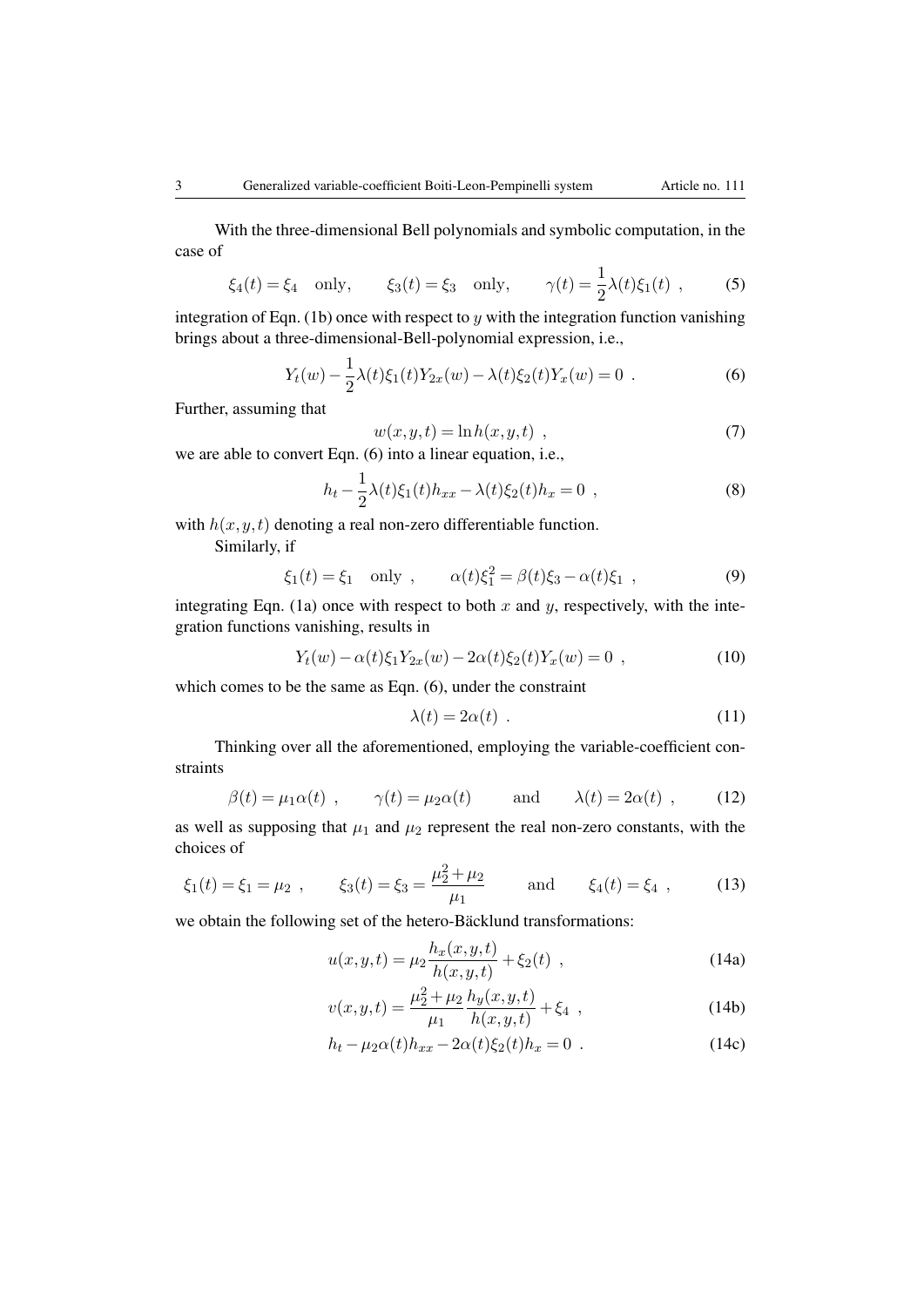In other words, if  $h(x, y, t)$  represents a solution of Eqn. (14c), Eqns. (14) comprise a set of the hetero-Bäcklund transformations linking  $h(x, y, t)$  and a set of the solutions  $u(x, y, t)$  and  $v(x, y, t)$  on System (1).

We notice that Eqn. (14c) is a known linear partial differential equation, with the relevant information provided in Refs. [32, 33] and with the following special solutions hereby obtained:

$$
h(x,y,t) = 1 + \exp\left[\sigma_1 x + \sigma_2(y) + \mu_2 \sigma_1^2 \int \alpha(t) dt + 2\sigma_1 \int \alpha(t) \xi_2(t) dt\right], \quad (15)
$$

of which  $\sigma_1$  denotes a real non-zero constant and  $\sigma_2(y)$  means a real differentiable function of *y*.

As for the horizontal velocity and elevation of the water wave, Hetero-Bäcklund Transformations (14) are dependent on  $\alpha(t)$ , a variable coefficient in System (1), under Variable-Coefficient Constraints (12).

## 3. SIMILARITY REDUCTIONS ON SYSTEM (1)

For the purpose of forming a set of the similarity reductions on System (1), assuming<sup>\*</sup> that

$$
u(x,y,t) = \theta(x,y,t) + \omega(x,y,t)p[z(x,y,t)] , \qquad (16a)
$$

$$
v(x,y,t) = \delta(x,y,t) + \kappa(x,y,t)q[z(x,y,t)] ,
$$
\n(16b)

which are similar to those in Refs. [34–37] but different from the beginning of Ref. [8], we take into consideration the case of  $z_x = 0$ ,  $z_y \neq 0$  and  $z_t \neq 0$ , with  $\theta(x, y, t), \omega(x, y, t) \neq 0$ ,  $\delta(x, y, t), \kappa(x, y, t) \neq 0$  and  $z(x, y, t) \neq 0$  as some real differentiable functions to be determined.

Hence, a similarity reduction could result from each set of the aforementioned  $\theta$ ,  $\omega$ ,  $\delta$ ,  $\kappa$  and  $z$  we plan to find out.

As demanded to be a couple of the real ordinary differential equations (ODEs) for  $p(z)$  and  $q(z)$ , with our symbolic computation, System (1) can be written as

$$
\omega z_y z_t p'' - 4\alpha(t)\omega \omega_x z_y p p' - 2\alpha(t) (\omega_x \omega_y + \omega \omega_{xy}) p^2 + [(\omega_t z_y + \omega_y z_t + \omega z_{yt})
$$
  
\n
$$
-\alpha(t) (2\theta_x \omega z_y + 2\theta \omega_x z_y - \omega_{xx} z_y)] p' - \beta(t) \kappa_{xxx} q + [\omega_{yt} - \alpha(t) (2\theta \omega_{xy} + 2\theta_x \omega_y + 2\theta_y \omega_x + 2\theta_{xy} \omega - \omega_{xxy})] p + [\theta_{yt} - \alpha(t) (2\theta \theta_{xy} + 2\theta_x \theta_y - \theta_{xxy})
$$
  
\n
$$
-\beta(t) \delta_{xxx}] = 0 , \qquad (17a)
$$
  
\n
$$
\kappa z_t q' - \lambda(t) \omega \kappa_x p q + [\kappa_t - \lambda(t) \theta \kappa_x - \gamma(t) \kappa_{xx}] q - \lambda(t) \omega \delta_x p + [\delta_t - \lambda(t) \theta \delta_x - \gamma(t) \delta_{xx}] = 0 . \qquad (17b)
$$

\* rather than a more general set  $u(x, y, t) = U[x, y, t, p(z)]$  and  $v(x, y, t) = V[x, y, t, q(z)]$  (proof ignored)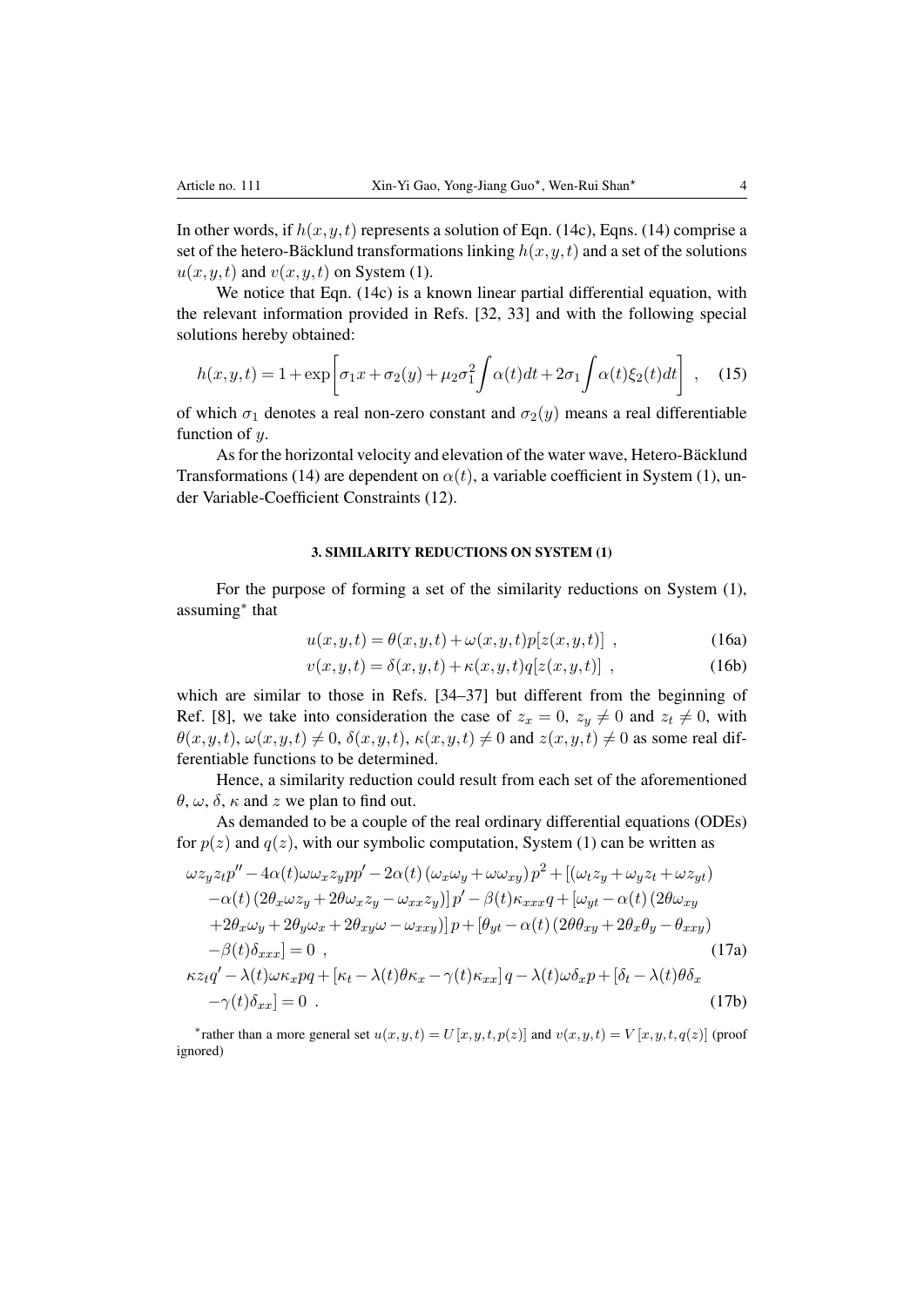Because of the ratios of the coefficients of different derivatives and powers of  $p(z)$ and  $q(z)$  as some functions of *z* only, Eqns. (17) could be rewritten as

$$
p'' + \Omega_1(z)pp' + \Omega_2(z)p^2 + \Omega_3(z)p' + \Omega_4(z)q + \Omega_5(z)p + \Omega_6(z) = 0,
$$
 (18a)

$$
q' + \Gamma_1(z)pq + \Gamma_2(z)q + \Gamma_3(z)p + \Gamma_4(z) = 0,
$$
\n(18b)

$$
\Omega_1(z)\omega z_y z_t = -4\alpha(t)\omega \omega_x z_y \quad , \tag{18c}
$$

$$
\Omega_2(z)\omega z_y z_t = -2\alpha(t) \left(\omega_x \omega_y + \omega \omega_{xy}\right) , \qquad (18d)
$$

$$
\Omega_3(z)\omega z_y z_t = (\omega_t z_y + \omega_y z_t + \omega z_{yt}) - 2\alpha(t)z_y(\theta_x \omega + \theta \omega_x) + \alpha(t)\omega_{xx} z_y ,
$$
 (18e)  

$$
\Omega_4(z)\omega z_y z_t = -\beta(t)\kappa_{xxx} ,
$$

$$
\Omega_5(z)\omega z_y z_t = \omega_{yt} - \alpha(t) \left(2\theta \omega_{xy} + 2\theta_x \omega_y + 2\theta_y \omega_x + 2\theta_{xy} \omega - \omega_{xxy}\right) ,\qquad(18g)
$$

$$
\Omega_6(z)\omega z_y z_t = \theta_{yt} - \alpha(t) \left(2\theta \theta_{xy} + 2\theta_x \theta_y - \theta_{xxy}\right) - \beta(t)\delta_{xxx},\tag{18h}
$$

$$
\Gamma_1(z)\kappa z_t = -\lambda(t)\omega \kappa_x \quad , \tag{18i}
$$

$$
\Gamma_2(z)\kappa z_t = \kappa_t - \lambda(t)\theta\kappa_x - \gamma(t)\kappa_{xx} \quad , \tag{18}
$$

$$
\Gamma_3(z)\kappa z_t = -\lambda(t)\omega \delta_x \quad , \tag{18k}
$$

$$
\Gamma_4(z)\kappa z_t = \delta_t - \lambda(t)\theta \delta_x - \gamma(t)\delta_{xx} , \qquad (18)
$$

where  $\Omega_i(z)$ 's ( $i = 1, \dots, 6$ ) and  $\Gamma_j(z)$ 's ( $j = 1, \dots, 4$ ) represent some real to-bedetermined functions of *z* only.

Based on the second freedom in Remark 2 in Ref. [34], Eqn. (18c) brings about

$$
\omega(x, y, t) = -\frac{z_t}{4\alpha(t)}x \ , \qquad \Omega_1(z) = 1 \ , \tag{19}
$$

and by reason of the first freedom in Remark 2 in Ref. [34], Eqn. (18d) gives rise to

$$
z(x, y, t) = z(y, t) = \zeta_1(y) + \zeta_2(t) , \qquad \Omega_2(z) = 0 , \qquad (20)
$$

with  $\zeta_1(y)$  denoting a real non-zero differentiable function of *y*, while  $\zeta_2(t)$  meaning a real non-zero differentiable function of *t*.

Due to the second freedom in Remark 2 in Ref. [34], Eqn. (18f) makes for

$$
\kappa(x, y, t) = \frac{z_y z_t^2}{96\alpha(t)\beta(t)} x^4 , \qquad \Omega_4(z) = 1 , \qquad (21)
$$

as a result that Eqn. (18i) comes to

$$
\lambda(t) = \phi_1 \alpha(t) , \qquad \Gamma_1(z) = \phi_1 , \qquad (22)
$$

with  $\phi_1$  as a real non-zero constant.

Because the first freedom in Remark 2 in Ref. [34] helps us simplify Eqns. (18j)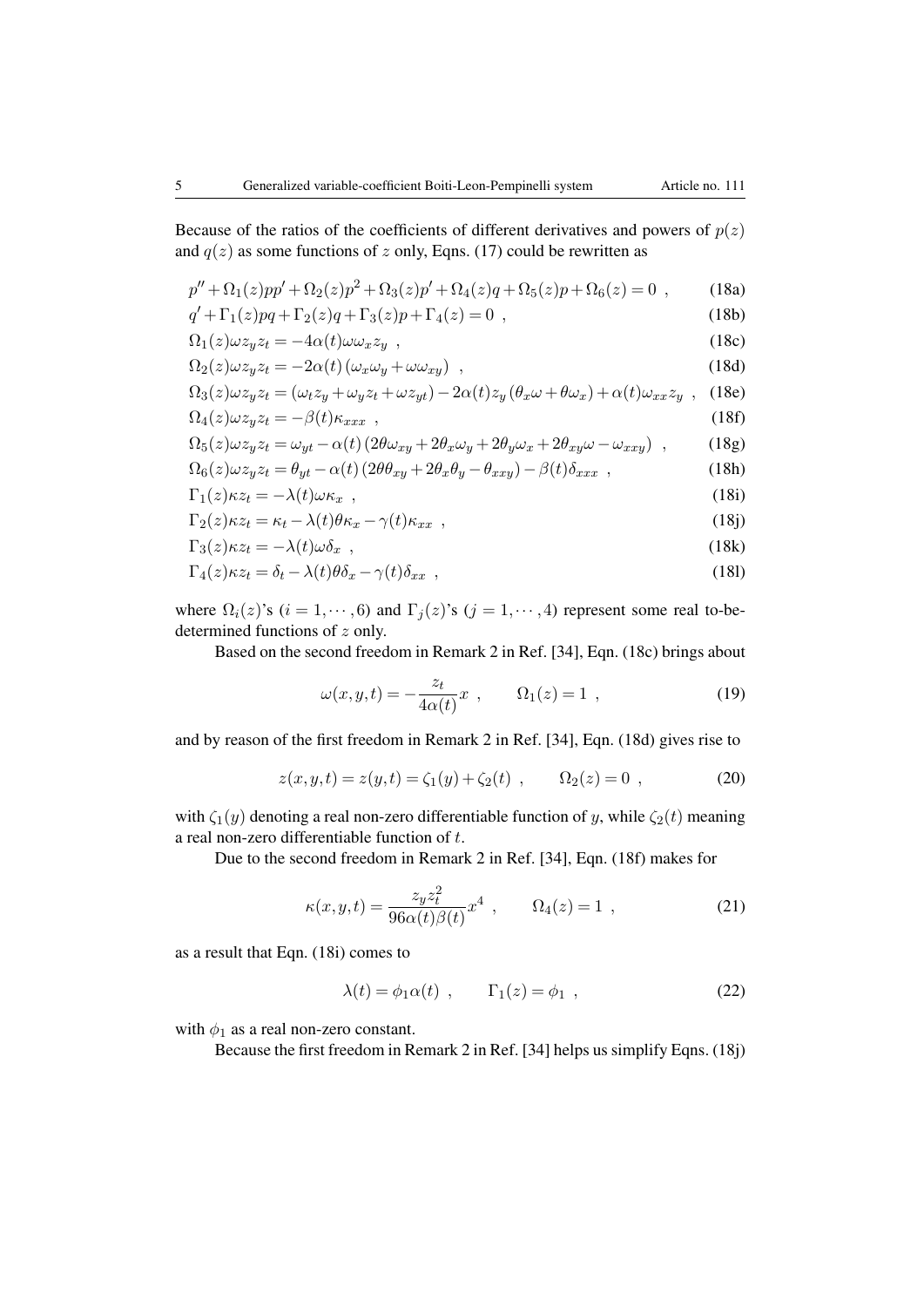$$
\beta(t) = \phi_2 \alpha(t) , \qquad \delta(x, y, t) = 0 , \qquad (23a)
$$

$$
\zeta_1(y) = \psi_1 y \ , \qquad \zeta_2(t) = \psi_2 \int \alpha(t) dt \ , \qquad (23b)
$$

$$
\theta(x, y, t) = \theta(x, t) = -3 \frac{\gamma(t)}{\lambda(t)} x^{-1}, \qquad \Gamma_2(z) = \Gamma_3(z) = 0,
$$
\n(23c)

we, for Eqns. (18e), (18g), (18h) and (18l), work out

$$
\Omega_3(z) = \Omega_5(z) = \Omega_6(z) = \Gamma_4(z) = 0 , \qquad (24)
$$

with  $\psi_1$  and  $\psi_2$  representing two real non-zero constants.

In consequence, using symbolic computation, we figure out the following ODEs:

$$
q + pp' + p'' = 0 \tag{25a}
$$

$$
q' + \phi_1 pq = 0 \tag{25b}
$$

which could be simplified into an ODE as

$$
p''' + (\phi_1 + 1)pp'' + p'^2 + \phi_1 p^2 p' = 0 , \qquad (26)
$$

with

$$
q = -\left(pp' + p''\right) \tag{27}
$$

As a whole, under the variable-coefficient constraints

$$
\lambda(t) = \phi_1 \alpha(t)
$$
 and  $\beta(t) = \phi_2 \alpha(t)$ , (28)

we finish up with a set of the similarity reductions on System (1), i.e.,

$$
u(x,y,t) = -\frac{\psi_2}{4} x p[z(x,y,t)] - \frac{3\gamma(t)}{\phi_1 \alpha(t)} x^{-1} , \qquad (29a)
$$

$$
v(x,y,t) = -\frac{\psi_1 \psi_2^2}{96\phi_2} x^4 \left\{ p[z(x,y,t)] p'[z(x,y,t)] + p''[z(x,y,t)] \right\} ,\qquad (29b)
$$

$$
z(x, y, t) = z(y, t) = \psi_1 y + \psi_2 \int \alpha(t) dt , \qquad (29c)
$$

$$
p''' + (\phi_1 + 1)pp'' + p'^2 + \phi_1p^2p' = 0.
$$
 (29d)

Eqn. (29d) is a known ODE, classified into the ODE (137.1) category in Ref. [38] and hereby solved as

$$
p(z) = \frac{2}{z + \eta_1} \tag{30}
$$

with  $\eta_1$  denoting a real constant.

Similarity Reductions (29) are different from that in Ref. [8].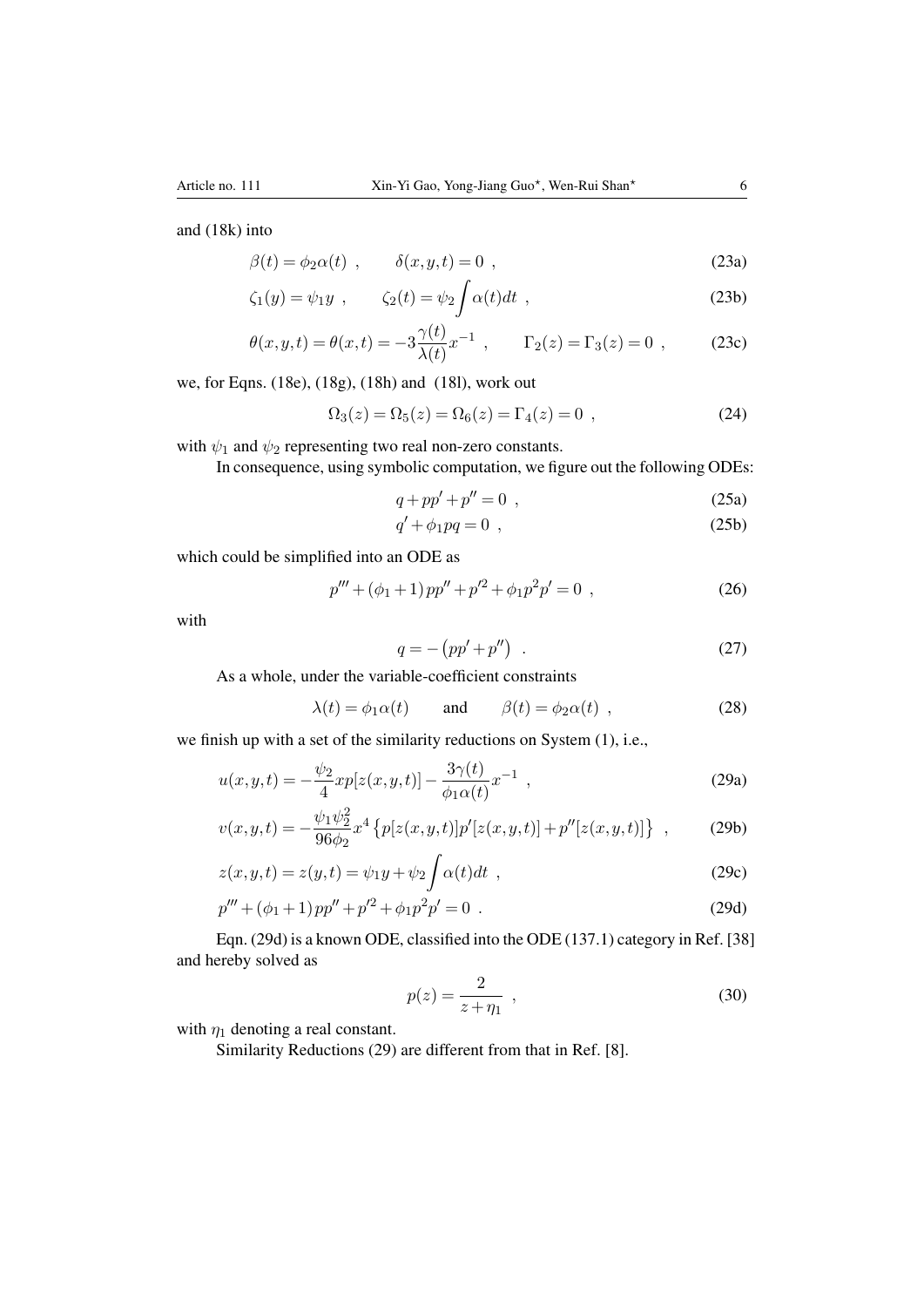As for the horizontal velocity and elevation of the water wave, Similarity Reductions (29) rely on  $\alpha(t)$  and  $\gamma(t)$ , two variable coefficients in System (1), under Variable-Coefficient Constraints (28).

*Acknowledgements.* This work has been supported by the National Nature Science Foundation of China under Grant No. 11871116 and Fundamental Research Funds for the Central Universities of China under Grant No. 2019XD-A11.

#### REFERENCES

- 1. A. M. Wazwaz, Rom. Rep. Phys. 72, 110 (2020); M. Dolineanu and T. O. Cheche, Rom. Rep. Phys. 71, 903 (2019)
- 2. A. A. Abubakar, B. S. Yilbas and H. Al-Qahtani, J. Fluids Eng. 143, 021402 (2021); C. C. Ding, Y. T. Gao and G. F. Deng, Nonlinear Dyn. 97, 2023 (2019); Y. Shen and B. Tian, Appl. Math. Lett., in press, doi:10.1016/j.aml.2021.107301 (2021); Y. J. Feng, Y. T. Gao, L. Q. Li and T. T. Jia, Eur. Phys. J. Plus 135, 272 (2020); Y. Shen, B. Tian and T. Y. Zhou, Eur. Phys. J. Plus, in press, doi:10.1140/epjp/s13360-021-01323-0 (2021); J. J. Su, Y. T. Gao, G. F. Deng and T. T. Jia, Phys. Rev. E 100, 042210 (2019)
- 3. K. Sehic, H. Bredmose, J. D. Sorensen and M. Karamehmedovic, J. Eng. Math. 126, 1 (2021); T. T. Jia, Y. T. Gao, G. F. Deng and L. Hu, Nonlinear Dyn. 98, 269 (2019); X. Y. Gao, Y. J. Guo and W. R. Shan, Chaos Solitons Fract. 142, 110367 (2021); J. J. Su, Y. T. Gao and C. C. Ding, Appl. Math. Lett. 88, 201 (2019); L. Hu, Y. T. Gao, S. L. Jia, J. J. Su and G. F. Deng, Mod. Phys. Lett. B 33, 1950376 (2019)
- 4. F. Zouari, S. Nasraoui, M. Louati and M. S. Ghidaoui, J. Sound Vib. 491, 115706 (2021); Y. J. Feng, Y. T. Gao, T. T. Jia and L. Q. Li, Mod. Phys. Lett. B, 33, 1950354 (2019); Y. Q. Chen, B. Tian, Q. X. Qu, H. Li, X. H. Zhao, H. Y. Tian and M. Wang, Mod. Phys. Lett. B 34, 2050287 (2020); L. Hu, Y. T. Gao, T. T. Jia, G. F. Deng and L. Q. Li, Z. Angew. Math. Phys. 72, 75 (2021); X. Zhao, B. Tian, H. Y. Tian and D. Y. Yang, Nonlinear Dyn. 103, 1785 (2021)
- 5. C. I. Martin and B. Basu, Nonlinear Anal.-Real 57, 103176 (2021); Y. Shen, B. Tian, S. H. Liu and D. Y. Yang, Phys. Scr. 96, 075212 (2021); X. Y. Gao, Y. J. Guo and W. R. Shan, Phys. Lett. A 384, 126788 (2020); C. C. Hu, B. Tian, H. M. Yin, C. R. Zhang and Z. Zhang, Comput. Math. Appl. 78, 166 (2019); M. Wang, B. Tian, Y. Sun and Z. Zhang, Comput. Math. Appl. 79, 576 (2020)
- 6. J. Gemmrich, T. Mudge and J. Thomson, Ocean Dyn. 71, 343 (2021); S. H. Liu, B. Tian, Q. X. Qu, H. Li, X. H. Zhao, X. X. Du and S. S. Chen, Int. J. Comput. Math., in press, https://doi.org/10.1080/00207160.2020.1805107 (2021); Y. Shen, B. Tian, C. R. Zhang, H. Y. Tian and S. H. Liu, Mod. Phys. Lett. B, in press, doi:10.1142/S0217984921502614 (2021); M. Wang, B. Tian, Q. X. Qu, X. X. Du, C. R. Zhang and Z. Zhang, Eur. Phys. J. Plus, 134, 578 (2019)
- 7. D. Clamond, J. Phys. A 54, 045701 (2021); X. Y. Gao, Y. J. Guo and W. R. Shan, Appl. Math. Lett. 104, 106170 (2020); X. Y. Gao, Y. J. Guo and W. R. Shan, Acta Mech. 231, 4415 (2020); X. Y. Gao, Y. J. Guo and W. R. Shan, Commun. Theor. Phys. 72, 095002 (2020); X. Y. Gao, Y. J. Guo and W. R. Shan, Eur. Phys. J. Plus 135, 689 (2020); X. Y. Gao, Y. J. Guo and W. R. Shan, Chin. J. Phys. 70, 264 (2021)
- 8. R. M. El-Shiekh, Comput. Math. Appl. 73, 1414 (2017)
- 9. W. G. Ni and C. Q. Dai, Appl. Math. Comput. 270, 434 (2015)
- 10. X. Y. Gao, J. Math. Phys. 56, 014101 (2015)
- 11. W. Liu and A. M. Wazwaz, Rom. J. Phys. 64, 111 (2019); T. T. Jia, Y. T. Gao, X. Yu and L. Q. Li, Appl. Math. Lett. 114, 106702 (2021); H. Y. Tian, B. Tian, C. R. Zhang and S. S. Chen, Int. J.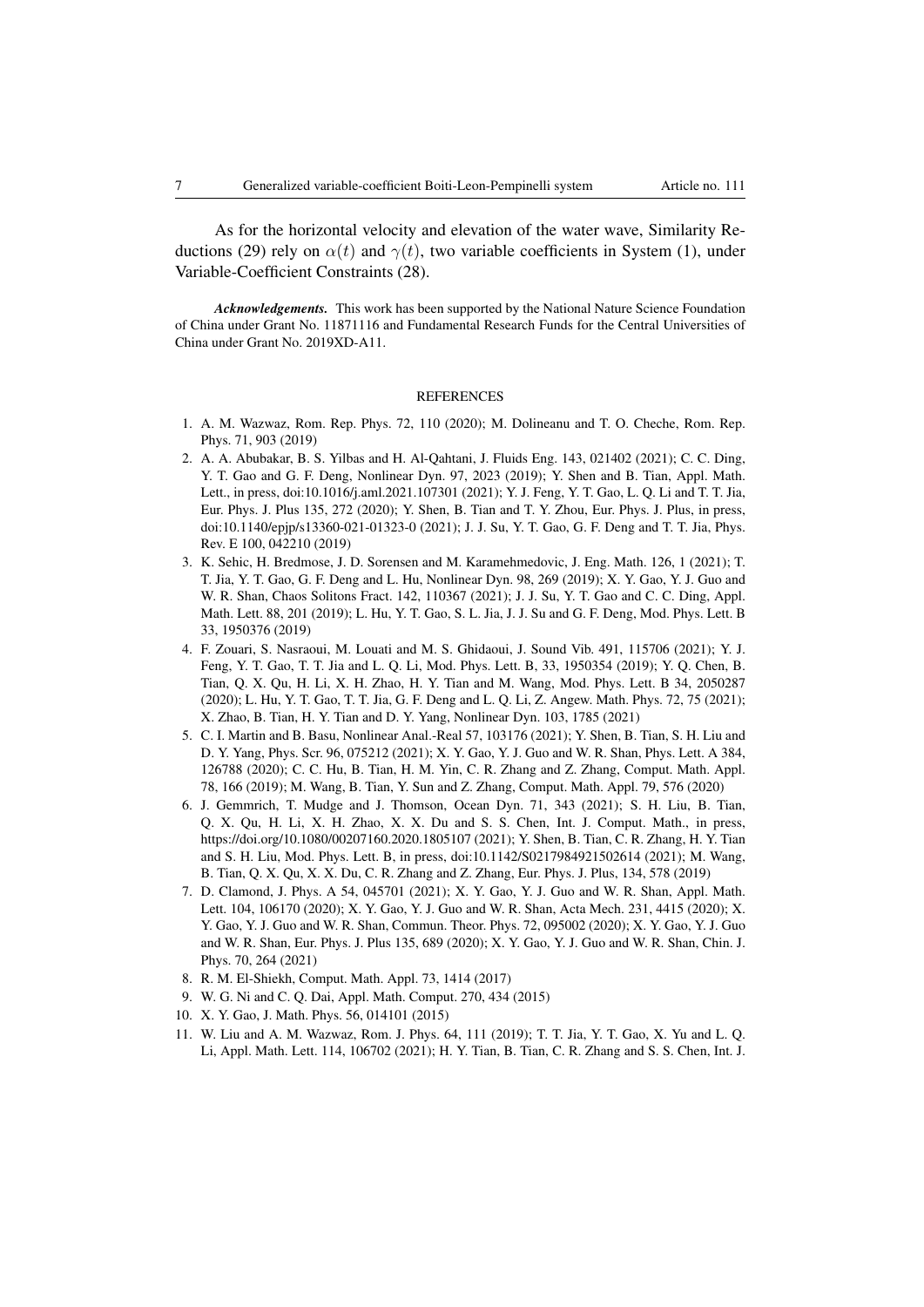Comput. Math. doi:10.1080/00207160.2021.1900568 (2021)

- 12. C. B. Ward and P. G. Kevrekidis, Rom. J. Phys. 64, 112 (2019); G. F. Deng, Y. T. Gao, C. C. Ding and J. J. Su, Chaos Solitons Fract. 140, 110085 (2020); L. Q. Li, Y. T. Gao, L. Hu, T. T. Jia, C. C. Ding and Y. J. Feng, Nonlinear Dyn. 100, 2729 (2020)
- 13. Z. Li, H. Wei and P. He, Rom. Rep. Phys. 71, 110 (2019); D. Wang, Y. T. Gao, J. J. Su and C. C. Ding, Mod. Phys. Lett. B 34, 2050336 (2020)
- 14. B. A. Malomed and D. Mihalache, Rom. J. Phys. 64, 106 (2019); C. C. Ding, Y. T. Gao, G. F. Deng and D. Wang, Chaos Solitons Fract. 133, 109580 (2020); G. F. Deng, Y. T. Gao, J. J. Su, C. C. Ding and T. T. Jia, Nonlinear Dyn. 99, 1039 (2020)
- 15. P. Li, J. Li, B. Han, H. Ma and D. Mihalache, Rom. Rep. Phys. 71, 106 (2019); F. Y. Liu, Y. T. Gao, X. Yu, C. C. Ding, G. F. Deng and T. T. Jia, Chaos Solitons Fract. 144, 110559 (2021); D. Wang, Y. T. Gao, C. C. Ding and C. Y. Zhang, Commun. Theor. Phys. 72, 115004 (2020)
- 16. C. Hou, L. Bu, F. Baronio, D. Mihalache and S. Chen, Rom. Rep. Phys. 72, 405 (2020); X. Zhao, B. Tian, Q. X. Qu, Y. Q. Yuan, X. X. Du and M. X. Chu, Mod. Phys. Lett. B 34, 2050282 (2020); Y. Q. Chen, B. Tian, Q. X. Qu, H. Li, X. H. Zhao, H. Y. Tian and M. Wang, Int. J. Mod. Phys. B 34, 2050226 (2020)
- 17. L. Kaur and A. M. Wazwaz, Rom. Rep. Phys. 71, 102 (2019); D. Y. Yang, B. Tian, Q. X. Qu, C. R. Zhang, S. S. Chen and C. C. Wei, Chaos Solitons Fract., in press, https://doi.org/10.1016/j.chaos.2020.110487 (2021); M. Wang, B. Tian, Y. Sun, H. M. Yin and Z. Zhang, Chin. J. Phys. 60, 440 (2019)
- 18. M. Crabb and N. Akhmediev, Rom. Rep. Phys. 72, 118 (2020); X. X. Du, B. Tian, Q. X. Qu, Y. Q. Yuan and X. H. Zhao, Chaos Solitons Fract. 134, 109709 (2020); S. S. Chen, B. Tian, J. Chai, X. Y. Wu and Z. Du, Wave. Random Complex 30, 389 (2020)
- 19. A. Ankiewicz, M. Bokaeeyan and W. Chang, Rom. Rep. Phys. 72, 119 (2020); C. R. Zhang, B. Tian, Q. X. Qu, L. Liu and H. Y. Tian, Z. Angew. Math. Phys. 71, 18 (2020); H. Y. Tian, B. Tian, Y. Q. Yuan and C. R. Zhang, Phys. Scr. 96, 045213 (2021)
- 20. A. M. Wazwaz, Rom. Rep. Phys. 69, 108 (2017); S. H. Liu, B. Tian, Q. X. Qu, C. R. Zhang, C. C. Hu and M. Wang, Mod. Phys. Lett. B 34, 2050243 (2020); M. Wang, B. Tian, C. C. Hu and S. H. Liu, Appl. Math. Lett. 119, 106936 (2021)
- 21. E. V. Krishnan, Q. Zhou and A. Biswas, Proc. Romanian Acad. A 17, 137 (2016); X. X. Du, B. Tian, Y. Q. Yuan and Z. Du, Ann. Phys. (Berlin) 531, 1900198 (2019); D. Y. Yang, B. Tian, Q. X. Qu, H. Li, X. H. Zhao, S. S. Chen and C. C. Wei, Phys. Scr. 96, 045210 (2021)
- 22. H. Leblond and D. Mihalache, Phys. Rep. 523, 61 (2013); S. S. Chen, B. Tian, Y. Sun and C. R. Zhang, Ann. Phys. (Berlin) 531, 1900011 (2019); C. R. Zhang, B. Tian, Y. Sun and H. M. Yin, EPL 127, 40003 (2019)
- 23. A. V. Tsiganov, Theor. Math. Phys. 192, 1350 (2017)
- 24. A. V. Tsiganov, Regul. Chaotic Dyn. 20, 74 (2015)
- 25. X. Y. Gao, Y. J. Guo and W. R. Shan, Chaos Solitons Fract. 138, 109950 (2020)
- 26. X. Y. Gao, Y. J. Guo, W. R. Shan, Y. Q. Yuan, C. R. Zhang and S. S. Chen, Appl. Math. Lett. 111, 106627 (2021); F. Y. Liu, Y. T. Gao, X. Yu, L. Q. Li, C. C. Ding and D. Wang, Eur. Phys. J. Plus, in press, https://doi.org/10.1140/epjp/s13360-021-01469-x (2021)
- 27. E. T. Bell, Ann. Math. 35, 258 (1934)
- 28. F. Lambert, I. Loris, J. Springael and R. Willox, J. Phys. A 27, 5325 (1994)
- 29. Y. F. Wang, B. Tian and Y. Jiang, Appl. Math. Comput. 292, 448 (2017)
- 30. F. Lambert and J. Springael, Chaos Solitons Fract. 12, 2821 (2001)
- 31. F. Lambert and J. Springael, Acta Appl. Math. 102, 147 (2008)
- 32. H. F. Pu, K. Wang, J. W. Qiu and X. L. Chen, Appl. Math. Model. 88, 916 (2020)